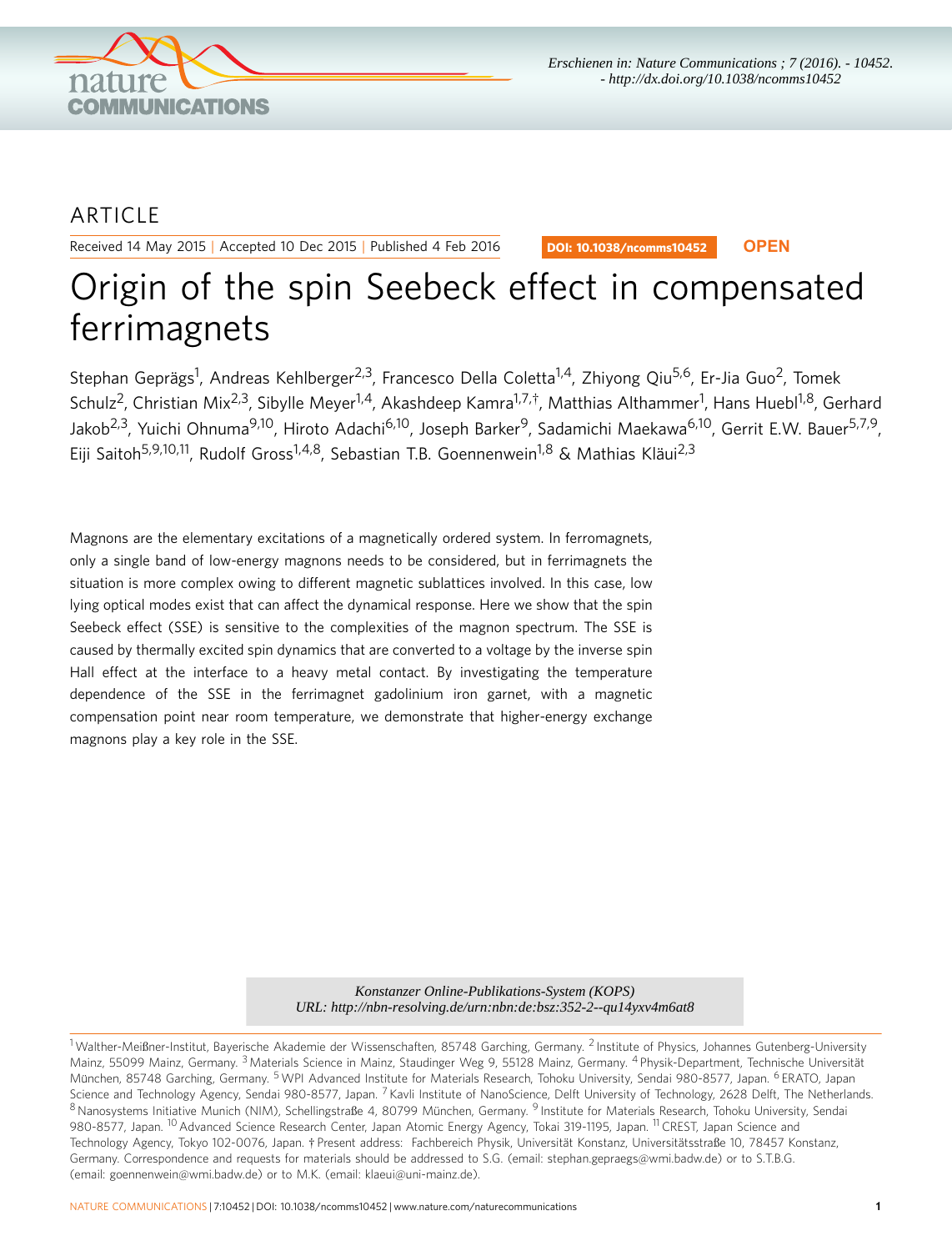<span id="page-1-0"></span>ecently, the spin Seebeck effect  $(SSE)^{1-4}$  has attracted<br>much attention, due to open fundamental physics<br>questions<sup>1-3,5–13</sup>, and also because of the potential for<br>prectical applications<sup>14</sup>. It is now widely accepted th much attention, due to open fundamental physics practical applications<sup>14</sup>. It is now widely accepted that the thermopower signals measured in ferromagnetic insulator/ normal metal (FMI/NM) bilayers in the longitudinal SSE geometry are indeed a consequence of magnonic spin currents generated by a temperature gradient<sup>[2,5–8,15](#page-4-0)</sup>. However, the exact mechanism of the SSE and the contribution of different magnon modes to the spin current are still under discussion<sup>3,9–13</sup>. So far, the detection of the magnonic spin currents via the inverse spin Hall effect (ISHE) in the adjacent normal metal layer has been analysed based on an effective spin current combined with an effective spin mixing conductance that governs the spin current transport across the interface. Experimental data have typically been described within a simple spin wave model, neglecting higher energy magnon bands<sup>[3,15](#page-4-0)</sup>. This approach is reasonable for the SSE in ferromagnets/normal metal hybrids, where one only has to consider low-energy magnons. However, owing to the presence of different magnetic sublattices, ferrimagnets exhibit more complex magnon spectra, much like acoustic and optical phonon modes in crystals with more than one atom per unit cell<sup>16,17</sup>. For  $Gd_3Fe_5O_{12}/Pt$  (GdIG/Pt) bilayers as a test bed, we demonstrate that the SSE in complex ferrimagnets results from the balance of thermal spin pumping between multiple magnon modes where distinct magnetic moments might contribute differently to the spin mixing conductance. This leads to different efficiencies for the spin transport across the GdIG/Pt interface. In particular, we measure the magneto-thermopower (the longitudinal SSE) as a function of temperature. We observe an abrupt sign change in the SSE close to the magnetic compensation point, followed by another, more gradual sign change at lower temperatures demonstrating that the SSE is qualitatively different to the temperature dependence of the net magnetization. Our theoretical analysis reveals that the thermally generated net spin current giving the SSE signal reflects the complex interplay of two magnon branches and possibly the exchange coupling at the interface. This shows that the description of the SSE needs to take into account the magnon dispersion relation including the polarization of spin waves as well as interface effects that have previously been neglected.

## Results

Magnetic properties of GdIG thin films. First, we discuss the magnetic properties of GdIG as a function of temperature. As sketched in Fig. 1, GdIG is a ferrimagnetic insulator with three magnetic sublattices. Each unit cell consists of 12 trivalent Fe atoms that are tetrahedrally coordinated with oxygen atoms  $(d \text{ sites})$ , 8 Fe atoms that are octahedrally coordinated  $(a \text{ sites})$ and 12 dodecahedrally coordinated Gd atoms (c sites). The two Fe sublattices are strongly coupled via antiferromagnetic superexchange (exchange constant  $J_{ad} \simeq 32 \text{ cm}^{-1}$ )<sup>[16](#page-4-0)</sup>, with a Néel temperature of  $T_N \approx 550$  K. Since the Gd moments are weakly exchange coupled to the Fe *a* sublattices  $(J_{ac} \simeq 7 \text{ cm}^{-1})^{16}$  $(J_{ac} \simeq 7 \text{ cm}^{-1})^{16}$  $(J_{ac} \simeq 7 \text{ cm}^{-1})^{16}$  they experience an effective magnetic field below  $T_N$  and can be treated as an 'exchange-enhanced' paramagnetic moment<sup>18</sup>, which is strongly temperature dependent. The magnetization of GdIG is thus determined by the  $d$  site Fe ions at high temperatures (Fig. 1b). With decreasing temperature, the magnetization of the Gd sublattice strongly increases, and together with the Fe magnetization at the  $a$  site eventually overcomes the Fe magnetization at the  $d$  site. At the magnetic compensation temperature  $T_{\text{comp}} \simeq 288 \text{ K}$  (bulk value)<sup>[19,20](#page-4-0)</sup>, the total magnetization of the  $a$  (Fe) and  $c$  (Gd) sublattices is equal in magnitude but antiparallel to the magnetization of the  $d$  (Fe)



Figure 1 | Magnetic sublattices of GdIG. (a) Iron garnet crystal structure. The tetrahedrally and octahedrally coordinated  $Fe^{3+}$  ions are highlighted. (b,c) The three different magnetic sublattices of GdIG shown for temperatures above ( $T>T_{\text{comp}}$ ) and below ( $T < T_{\text{comp}}$ ) the magnetic compensation temperature  $T_{\text{comp}}$ . Due to the strong temperature dependence of the magnetic Gd sublattice (c sites), the Gd sublattice dominates the magnetic behaviour for  $T < T_{\text{comp}}$ , while for  $T > T_{\text{comp}}$  it is mainly caused by the antiferromagnetically coupled Fe sublattices (d and a sites). In the presence of a finite magnetic field, the net magnetization M points along the external magnetic field **H**. The direction and length of the coloured arrows represent the direction and magnitude of the magnetizations of the three magnetic sublattices.

sublattice, such that the net remanent magnetization of GdIG vanishes. In a finite external magnetic field the net GdIG magnetization exhibits a minimum at  $T_{\text{comp}}$ , caused by a reorientation of the sublattice magnetizations (Fig. 1c).

We investigate the SSE in three samples with different crystallographic orientations and thicknesses (sample A, sample B, and sample C) ([Fig. 2](#page-2-0)). As evident from [Fig. 3b,d,f](#page-2-0), the magnetic properties of these GdIG thin films recorded by SQUID magnetometry show the characteristics expected for a ferrimagnet with a magnetization compensation point<sup>21</sup>. The magnetization first decreases with decreasing temperature, reaches a minimum at  $T_{\text{comp}}$  and then increases again. The compensation temperature of sample A is around 285 K ([Fig. 3b](#page-2-0)), in line with literature<sup>19,20</sup>. For sample B and sample C,  $T_{\text{comp}}$  is somewhat lower ([Fig. 3d,f](#page-2-0)), most likely due to a small reduction of the magnetic exchange strength due to strain effects, Fe deficiency or interdiffusion of Al in GdIG thin films $^{22}$  $^{22}$  $^{22}$ .

Temperature-dependent spin Seebeck experiments. We now turn to the results of the SSE experiments shown in [Fig. 3](#page-2-0). The longitudinal SSE was recorded as a function of temperature using two complementary methods. Sample A and sample B are sandwiched between two copper blocks and two AlN ceramics, respectively ([Fig. 2a](#page-2-0))<sup>6</sup>. A resistive heater as well as a temperature sensor within each block allow the temperature to be independently set and stabilized. To determine the longitudinal SSE signal, the transverse voltage  $V_t$  perpendicular to an external magnetic field is measured while modifying the magnetic field magnitude at a fixed magnetic field orientation  $(H||x)$ . The GdIG/Pt bilayer of sample C is micropatterned into a Hall bar structure using optical lithography and Argon ion beam milling [\(Fig. 2b](#page-2-0)). The temperature gradient across the GdIG/Pt interface required for SSE experiments is generated by driving a large current  $I_d$  along the Pt microstructure itself, while simultaneously exploiting the temperature-dependent resistance of the Pt for on-chip thermometry<sup>[23](#page-5-0)</sup>. Here  $V_t$  is recorded as a function of the in-plane external magnetic field direction  $\alpha$  at a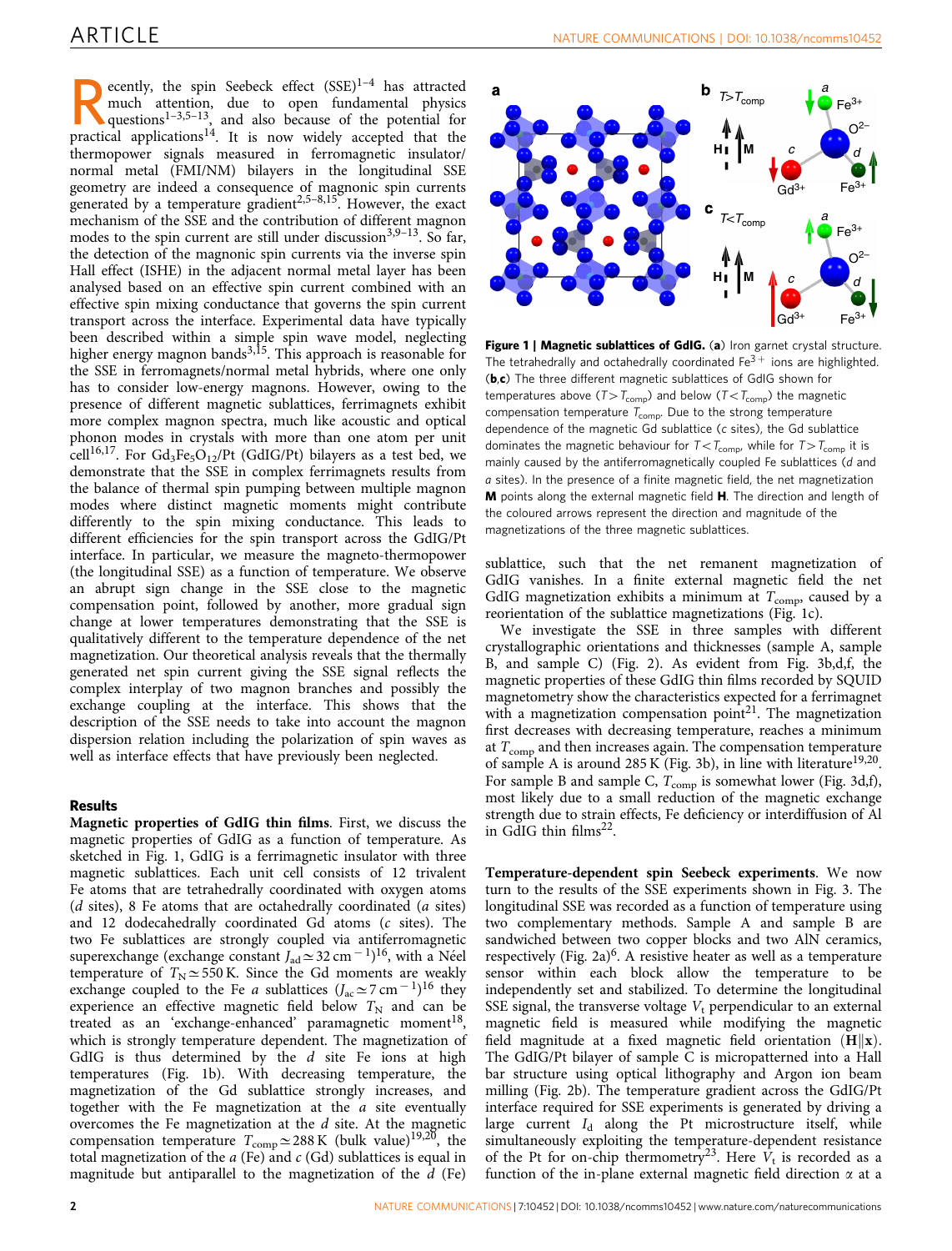<span id="page-2-0"></span>

Figure 2 | Experimental set-up. (a,b) Sketches of the experimental configurations used to record the longitudinal spin Seebeck effect (SSE). Three different samples were investigated: Sample A and sample B consist of a GdIG(100 nm)/Pt(8 nm) and a GdIG(1  $\mu$ m)/Pt(10 nm) bilayer fabricated on a (100)- and a (111)-oriented gadolinium gallium garnet  $(Gd_3Ga_5O_{12}$ , GGG) substrate, respectively. Sample C is composed of a GdIG(26 nm)/Pt(10 nm) bilayer fabricated on a (111)-oriented yttrium aluminium garnet  $(Y_3AI_5O_{12}$ , YAG) substrate. For sample A and B, the longitudinal SSE signal is determined by measuring the transverse voltage  $V<sub>t</sub>$  perpendicular to an external magnetic field while modifying the magnetic field magnitude at a fixed magnetic field orientation  $(H \| x)$ . The temperature gradient required for SSE measurements is generated by two independently heated copper blocks or AlN ceramics, respectively. The longitudinal SSE signal of sample C is obtained by recording  $V_t$  as a function of the in-plane orientation of the external magnetic field  $\alpha$  at a fixed magnetic field magnitude of 2 T. Here the temperature gradient across the GdIG/Pt interface is generated by driving a large current  $I_d$  along the Pt microstructure. The temperature-dependent resistance of the Pt is exploited for on-chip thermometry.

fixed magnetic field magnitude of 2 T. The SSE data shown in Fig. 3a were taken on sample A at three different base temperatures with a temperature difference of  $\Delta T = +10$  K applied across the sample. Positive temperature difference hereby means that the Pt is warmer than the GdIG and the GGG substrate. As expected for the SSE, a hysteretic voltage signal  $V_t$  is obtained on sweeping the magnetic field<sup>2</sup>. Interestingly, however, the  $V_t$  hysteresis loop flips sign twice with decreasing temperature: while  $V_t(H)$  is 'regular' (that is, the  $V_t(H)$ ) recorded in GdIG/Pt hybrids has the same sign as the established SSE signal of YIG/Pt; [ref. 24](#page-5-0)) for  $T = 280$  K, the  $V_t(H)$  loop recorded for  $T = 232.5$  K is 'inverted', while the loop at  $T = 35$  K is 'regular' again.

To analyse the temperature-dependent evolution of the SSE signal in more detail, we define the SSE amplitude  $V_{\text{SSE}}$  as the difference  $V_{\text{SSE}} = \frac{1}{2} [V_t ( H_{\text{sat}}) - V_t ( - H_{\text{sat}}) ]$ , recorded at external magnetic field strengths  $\mu_0H_{\text{sat}}$  large enough to saturate the GdIG magnetization. Taking the temperature dependence of the Pt resistance  $R(T)$  into account, Fig. 3c shows the  $I_{SSE}(T) = V_{SSE}(T)/R(T)$  curve from sample A. At first, the SSE signal is negative at high temperatures, then becomes positive in a temperature interval  $T_{\mathrm{sign2}}{\lesssim}T{\lesssim}T_{\mathrm{sign1}}$  with  $T_{\mathrm{sign2}}{\approx}80\,\mathrm{K},$  and is negative again for  $T \lesssim T_{\text{sign2}}$ . The first sign change around  $T_{\text{sign1}} \approx 256.5 \text{ K}$  is rather abrupt, while the second around  $T_{\text{sign2}}$  is



Figure 3 | Magnetization and spin Seebeck effect in GdIG/Pt hybrids. (a) Transverse voltage  $V_t$  of sample A plotted versus the applied magnetic field for selected temperatures. The hysteresis loop flips sign twice with decreasing temperature. (b) Temperature-dependent magnetization of sample A recorded at a magnetic field of 0.1 T. (c) Corresponding SSE signal  $I_{SSE}$  obtained from the difference in  $V_t$  at positive and negative saturation taking the temperature dependence of the Pt resistance  $R(T)$  into account. (d,f) Magnetization as a function of temperature of sample B and sample C measured at  $\mu_0H = 0.1$  T and  $\mu_0H = 2$  T, respectively. (e)  $I_{\text{SSE}}$ signal of sample B. (g)  $I_{SSE}$  signal of sample C obtained by recording the transverse voltage  $V_t$  as a function of the in-plane orientation of the external magnetic field with constant magnitude of 2 T while applying a heating current  $I_d$  of 6 mA across the Hall bar. The SSE signal  $I_{SSE}$  is then calculated from  $V_{SSE} = \frac{1}{2}[V_t(1 - I_d) + V_t(-I_d)]$ . The blue dashed lines mark the zero-crossing temperatures  $T_{\text{sign1}}$  and  $T_{\text{sign2}}$  of the  $I_{\text{SSE}}$  signal. The temperatures  $T_{\text{comp}}$  of the magnetic compensation points are indicated by the black dashed lines.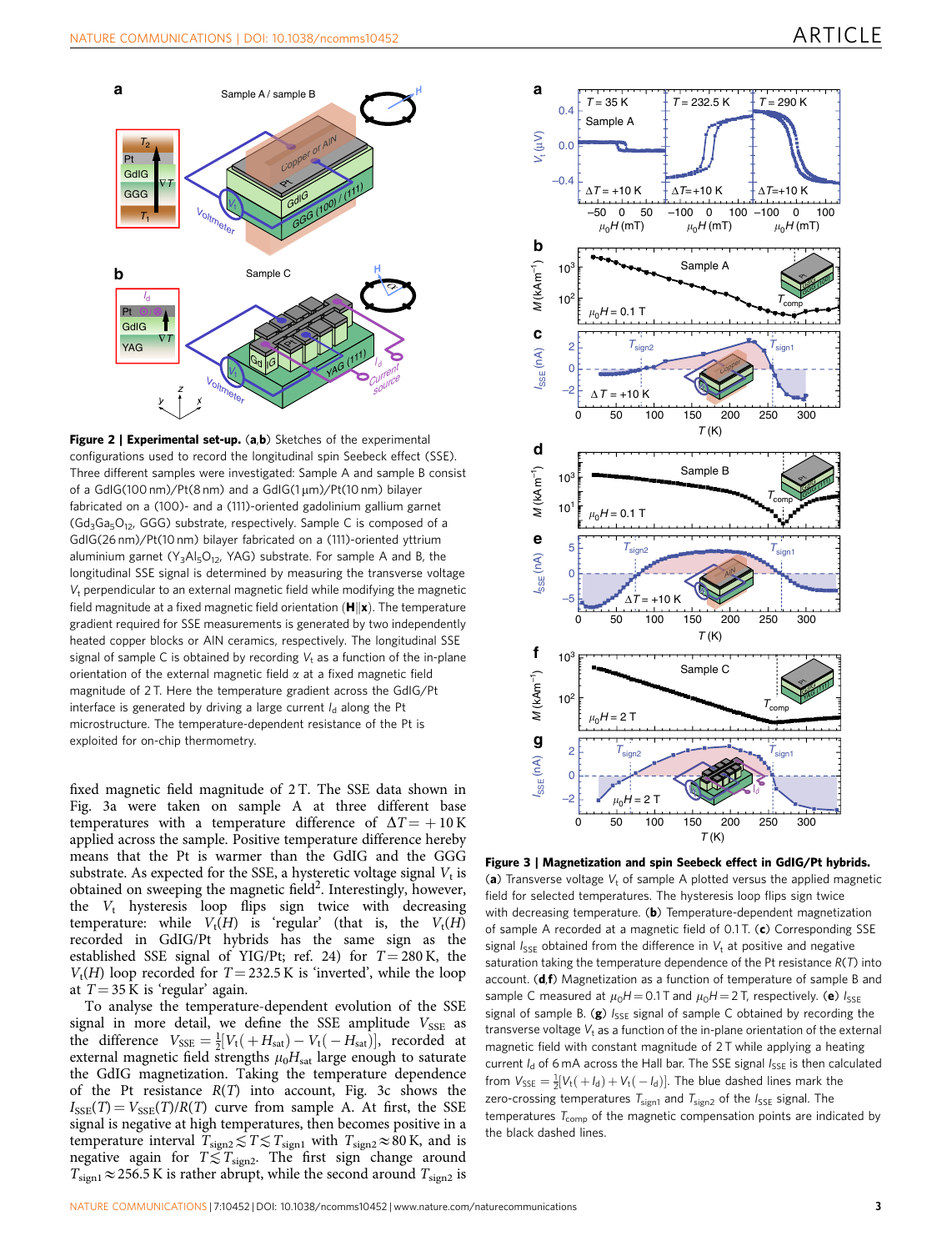<span id="page-3-0"></span>much more gradual. As evident from [Fig. 3e,g](#page-2-0) the SSE signal  $I_{\text{SSE}}$ of sample B and sample C confirm the SSE temperature dependence observed in sample A. Interestingly, the temperature dependence of the SSE is very similar to the Faraday response of GdIG single crystals<sup>[25](#page-5-0)</sup>, demonstrating that the measured SSE is dominated by GdIG bulk properties. However, interface effects might also have an influence on the SSE signal. For example, a layer with modified magnetic properties might form at the interface due to reduced exchange interaction strength at the GdIG surface. However, so far, there is no experimental evidence for the existence of such a magnetic surface layer in other temperature-dependent measurements of the SSE<sup>26,27</sup>.

Theory of SSE in compensated ferrimagnets. To understand and explain the temperature dependence of the SSE signal in GdIG/Pt hybrids in more detail, we carried out theoretical calculations. Using two approaches, one based on a detailed atomistic model of GdIG and the other on a two sublattice linear response formalism, two possible effects can be identified contributing to the observed behaviour: (a) the temperature dependence of the different branches of the magnon dispersion and (b) different spin transport efficiencies across the GdIG/Pt interface, owing to a difference in the exchange coupling strength between the GdIG constituent ions and the Pt conduction electrons.

First, we discuss the atomistic spin model, which is described in detail in the Supplementary Note 1. The approach is based on the classical Heisenberg model and the Landau–Lifshitz–Gilbert equation, which describes the dynamical behaviour. By including a Langevin thermostat, numerical calculations using the parameters summarized in Supplementary Table 1 yield the spin dynamics including statistical thermal properties (see Supplementary Figures 1 and 2). From the space–time Fourier transform of the real time dynamics, the spin wave spectrum is obtained. Since the model does not involve a magnon ansatz, it includes all non-linear effects such as the magnon–magnon interactions, which are important for the understanding of the relative contributions of each sublattice to the SSE. By analysing the spin wave spectrum we gain insight into the temperature dependence of the frequency, amplitude, as well as the linewidth of the modes, which goes beyond mean-field theories and the random phase approximation. The thus obtained low-frequency spin wave spectra of GdIG are shown in Fig. 4a. The first band in the GHz regime corresponds to the ferrimagnetic resonance mode (amode), followed by two nearly dispersionless modes at 1 THz. These two optical modes are the Gd moments precessing in the exchange field of the Fe moments<sup>16</sup>. The next approximately parabolic band is a gapped, optical mode ( $\beta$ -mode) precessing in opposite sense as compared with the  $\alpha$ -mode, where the gap at  $k = 0$  depends on the Fe–Gd exchange couplings. The higher frequency spin wave modes have only small amplitudes below room temperature (see Supplementary Figure 3) and are disregarded in the further discussion. At low temperature, the a-mode dominates the SSE signal. With increasing temperature the two Gd-modes close to 1 THz decrease in power spectral intensity and broaden (see Supplementary Figure 4), reducing their contribution to the SSE due to the decrease in coherence of the associated spin waves. Significantly, the optical  $\beta$ -mode red shifts due to the loss of order of the Gd moments, reducing the magnon gap at  $k = 0$ . At a certain temperature the contribution of the  $\beta$ -mode overwhelms that of the  $\alpha$ -mode resulting in a sign change of the SSE due to the different polarization of the  $\alpha$ -mode compared with the  $\beta$ -mode. Therefore, the temperature dependence of the SSE is determined predominantly by just two magnon bands and the shrinking of the magnon gap at  $k = 0$ .



Figure 4 | Calculated spin wave spectra of GdIG and sublattice spin currents injected by the SSE. (a) Low-frequency spin wave spectra of GdIG calculated from an atomistic model for three different temperatures. The colour code indicates the power spectral density. For temperatures lower than 300 K, the SSE is dominated by two modes: a uniform precession mode in the GHz regime ( $\alpha$ -mode) and a gapped, optical mode ( $\beta$ -mode). The two nearly dispersionless modes around 1 THz are the Gd moments precessing in the exchange field of the Fe moments.  $(b)$  Temperature dependence of the spin current  $\int_{s}^{\alpha}$  (red) and  $\int_{s}^{\beta}$  (blue) caused by the respective magnon modes. The total spin current  $I_s^{\text{total}} = I_s^{\alpha} - I_s^{\beta}$  (black) determines the SSE.  $I_{s}^{\text{total}}$  takes the different interface exchange couplings at the GdIG/Pt interface into account. The ratio between these couplings is given by  $\eta$ .

The atomistic model does not address possible interface effects such as a temperature-dependent exchange coupling at the GdIG/Pt interface. Since the measured SSE signal is based on the spin currents injected from the ferrimagnet GdIG into the normal metal Pt, magnon-mode-dependent interface exchange couplings can be important. We carried out theoretical calculations of the SSE using a linear response formalism based on a two spin-lattice model with parametrized interface exchange couplings. As detailed in the Supplementary Note 2, the linear response theory results in two non-degenerate magnon modes<sup>5</sup>: the  $\alpha$ -mode exhibits a gapless dispersion with a narrow bandwidth, while the magnon spectrum of the other mode  $(\beta$ -mode) is gapped by the exchange coupling energy between the Gd and the Fe sublattices. Thus, the two sublattice model is an effective model employed to understand the physics at play. The resulting temperature-dependent spin currents of both modes are shown in Fig. 4b. The total SSE signal in the GdIG/Pt hybrid is given by  $I_s^{\text{total}} = I_s^{\alpha} - I_s^{\beta}$ . We make the assumption that the interface exchange coupling of the Gd 4f-spin with the Pt conduction electrons is weaker than that of the Fe 3d-spin. The ratio between these interface couplings is given by  $\eta$ . Figure 4b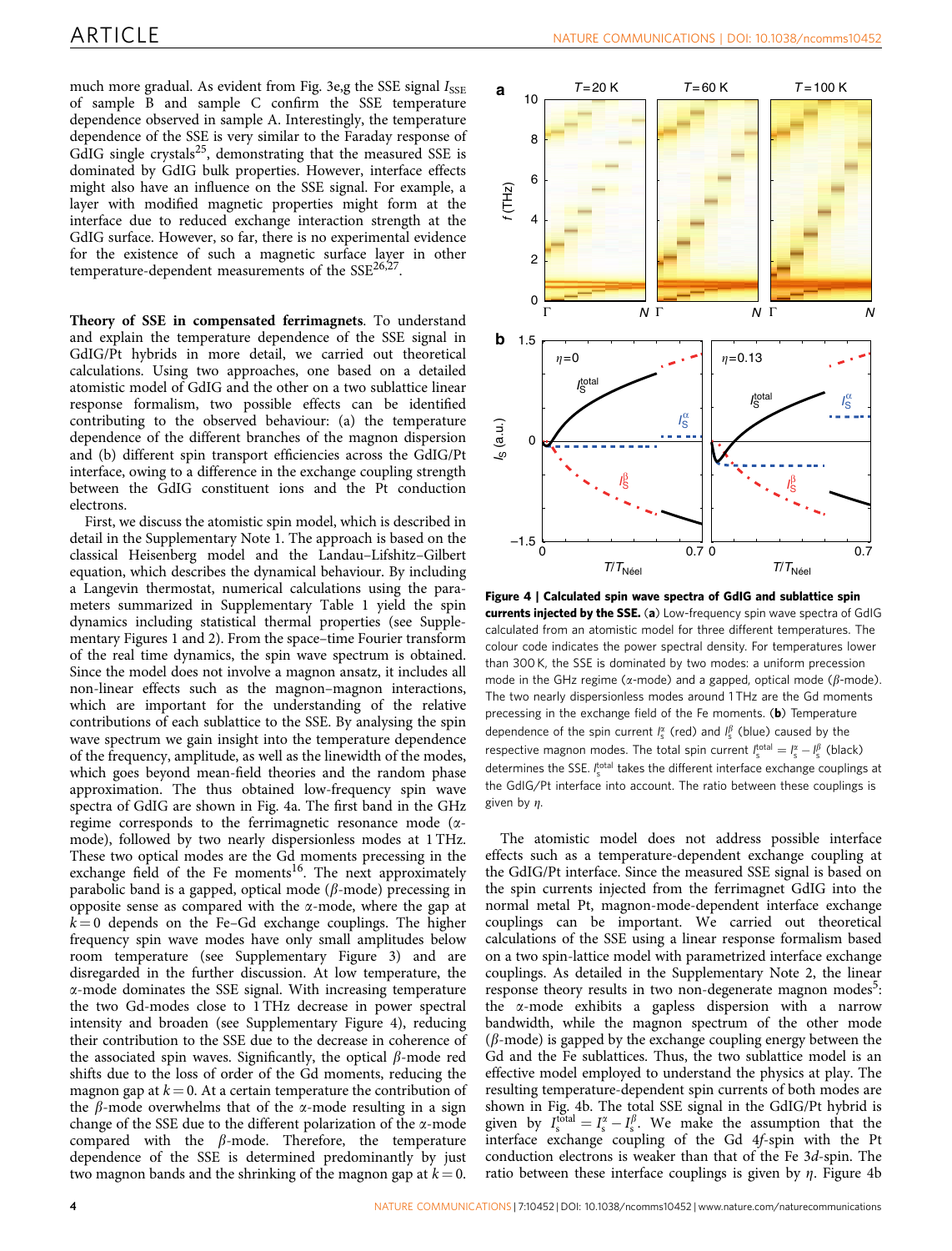<span id="page-4-0"></span>reveals that the temperature of the SSE sign change  $T_{\text{sign2}}$ increases with increasing  $\eta$ . Using  $\eta = 0.13$  the experimentally obtained temperature  $T_{\text{sign2}} \approx 68 \text{ K}$  can be reproduced.

## Discussion

We experimentally and theoretically investigated the temperature dependence of the longitudinal SSE in GdIG/Pt bilayers grown on different substrates and with different layer thicknesses. Using two complementary experimental approaches, we find two sign changes of the SSE signal as a function of temperature. The first sign change at  $T_{\text{sign1}}$  close to the magnetic compensation temperature  $T_{\text{comp}}$  can be understood in terms of the reversal of the sublattice magnetizations at  $T_{\text{comp}}$ , which preserves the net magnetization along the external magnetic field ([Fig. 1\)](#page-1-0). Since the spin current polarization is determined by the (sublattice) magnetization orientation, this leads to a sign change in the SSE current [\(Fig. 4b\)](#page-3-0), as predicted by Ohnuma *et al.*<sup>5</sup>. The second sign change at  $T_{\text{sign2}}$  can arise from the different temperature dependences of the spin wave power spectral densities and/or different exchange coupling strengths of these modes at the GdIG/Pt interface. Spin wave spectra based on a classical atomistic spin model as a function of temperature reveal that the temperature dependence of the SSE in GdIG is determined predominantly by two modes: a soft-mode with a gapless dispersion and narrow bandwidth (a-mode) as well as a gapped, optical mode ( $\beta$ -mode), where the gap at  $k = 0$ depends on the Fe–Gd exchange coupling. Due to the reduced order of the Gd moments, the magnon gap closes with increasing temperature. This causes a sign inversion of the SSE signal at a certain temperature, above which the contribution of the  $\beta$ -mode to the SSE becomes larger than that of the  $\alpha$ -mode. However, the temperature  $T_{\text{sign2}}$  of this SSE sign change might be influenced by different exchange couplings at the GdIG/Pt interface, that is, by different relative weights of the  $\alpha$ - and  $\beta$ -mode spin current transfer into the Pt layer. By assuming a weaker exchange coupling of the  $\alpha$ -magnons compared with the  $\beta$ -magnons at the interface ( $\eta \ll 1$ ), not only the magnitude of  $T_{\text{sign2}}$  but also the gradual change of the SSE signal as a function of temperature can be reproduced ([Fig. 4b](#page-3-0)). Concluding, the origin of the second SSE sign change results from an increased contribution of the gapped  $\beta$ -mode with increasing temperature. In addition, the temperature at which the second sign change occurs might be affected by mode-dependent exchange coupling strengths at the GdIG/Pt interface. Thus, the SSE probes the complex spin wave dynamics in ferrimagnets.

#### Methods

Sample fabrication. Three different sets of samples were fabricated and investigated: at Mainz, GdIG films were deposited on single crystalline, (100)-oriented gadolinium gallium garnet ( $Gd_3Ga_5O_{12}$ ,  $GGG$ ) substrates by pulsed laser deposition using a KrF excimer laser with a laser fluence of 1.2 J cm  $^{-2}$ . We here focus on a 100-nm-thick GdIG film (sample A) grown with optimized parameters, that is, in an oxygen atmosphere at 2  $\times$  10  $^{-2}$  mbar and at a substrate temperature of 650 °C. No parasitic phases were detected using x-ray diffraction. Furthermore, an out-of-plane lattice constant of  $(1.254 \pm 0.005)$  nm, which is comparable to the bulk value of 1.247 nm, is calculated using the GdIG (400) film reflection. Moreover, the rocking curve around the GdIG (400) reflection has a full width at half maximum (FWHM) of 0.036°, indicating a high crystalline quality and low mosaicity. The 8 nm-thick Pt layer, used for the ISHE measurements, was deposited by DC-magnetron sputtering after in situ cleaning of the interface. At Sendai, a GdIG/Pt bilayer was fabricated by liquid phase epitaxy of GdIG with a thickness of around  $1 \mu m$  on a (111)-oriented GGG substrate and subsequently depositing a 10 nm-thick Pt layer by DC-magnetron sputtering on the GdIG thin film (sample B). The FWHM of the rocking curve around the GdIG (444) reflection is comparable to the FWHM value of the rocking curve around the GGG (444) substrate reflection, demonstrating the high crystalline quality of the GdIG thin film. At Garching, the GdIG films were deposited onto single crystalline, (111)-oriented yttrium aluminium garnet  $(Y_3AI_5O_{12}$ , YAG) substrates via pulsed laser deposition. Best structural and magnetic properties of the GdIG films were obtained by using a substrate temperature of 500 °C, an oxygen atmosphere of

 $1.25 \times 10^{-2}$  mbar and an energy fluence of the KrF excimer laser of 2.0 J cm<sup>-2</sup> at the target surface. The crystalline quality of the GdIG films demonstrated by the FWHM of the rocking curves around the GdIG  $(444)$  reflection of around 0.04 $^{\circ}$  is comparable to the GdIG thin films fabricated at Mainz and at Sendai. We here discuss a 26 nm-thick GdIG film with a lattice constant of  $(1.252 \pm 0.005)$  nm, covered in situ, without breaking the vacuum, with 4 nm of Pt deposited via electron beam evaporation (sample C).

Longitudinal SSE experiments. The longitudinal SSE was recorded as a function of temperature, using two complementary methods. At Mainz and at Sendai, the sample is sandwiched between two heat reservoirs (copper blocks and AlN ceramics, respectively). A resistive heater within each block allows to independently set and stabilize its temperature. In particular, it thus is possible to invert the temperature difference between the heat baths, allowing to exclude spurious effects due to asymmetric sample mounting. In case of the copper blocks, thin single crystalline sapphire plates combined with thermo-conductive foil ensure good thermal contact as well as electric insulation between the copper blocks and the sample. Here the transverse voltage  $V_t$  perpendicular to an external magnetic field is measured as a function of the external magnetic field magnitude at a fixed magnetic field orientation  $(H \| x)$ . In Garching, the GdIG/Pt bilayer is micropatterned into a Hall bar structure using optical lithography and Argon ion beam milling. The sample is then inserted into a three-dimensional vector magnet cryostat, in which He exchange gas in a variable temperature insert allows us to adjust the sample base temperature. We generate the temperature gradient across the GdIG/Pt interface by sourcing a large current  $I_d$  along the Pt microstructure itself, and exploit the temperature-dependent resistance of the Pt for on-chip thermometry. Here  $V_t$  is recorded as a function of the in-plane external magnetic field direction  $\alpha$  using a fixed magnetic field magnitude.

#### References

- 1. Uchida, K. et al. Observation of the spin Seebeck effect. Nature 455, 778–781 (2008).
- 2. Uchida, K., Nonaka, T., Ota, T. & Saitoh, E. Longitudinal spin-Seebeck effect in sintered polycrystalline (Mn,Zn)Fe<sub>2</sub>O<sub>4</sub>. Appl. Phys. Lett. 97, 262504 (2010).
- 3. Xiao, J., Bauer, G. E. W., Uchida, K., Saitoh, E. & Maekawa, S. Theory of magnon-driven spin Seebeck effect. Phys. Rev. B 81, 214418 (2010).
- 4. Bauer, G. E. W., Saitoh, E. & van Wees, B. J. Spin caloritronics. Nat. Mater. 11, 391–399 (2012).
- 5. Ohnuma, Y., Adachi, H., Saitoh, E. & Maekawa, S. Spin Seebeck effect in antiferromagnets and compensated ferrimagnets. Phys. Rev. B 87, 014423 (2013).
- 6. Kehlberger, A. et al. Length scale of the spin Seebeck effect. Phys. Rev. Lett. 115, 096602 (2015).
- 7. Schreier, M. et al. Magnon, phonon, and electron temperature profiles and the spin Seebeck effect in magnetic insulator/normal metal hybrid structures. Phys. Rev. B 88, 094410 (2013).
- 8. Siegel, G., Prestgard, M. C., Teng, S. & Tiwari, A. Robust longitudinal spin-Seebeck effect in Bi-YIG thin films. Sci. Rep. 4, 4429 (2014).
- Sandweg, C. W. et al. Spin pumping by parametrically excited exchange magnons. Phys. Rev. Lett. 106, 216601 (2011).
- 10. Tikhonov, K. S., Sinova, J. & Finkel'stein, A. M. Spectral non-uniform temperature and non-local heat transfer in the spin Seebeck effect. Nat. Commun. 4, 1945 (2013).
- 11. Agrawal, M. et al. Direct measurement of magnon temperature: new insight into magnon-phonon coupling in magnetic insulators. Phys. Rev. Lett. 111, 107204 (2013).
- 12. Agrawal, M. et al. Role of bulk-magnon transport in the temporal evolution of the longitudinal spin-Seebeck effect. Phys. Rev. B 89, 224414 (2014).
- 13. Roschewsky, N. et al. Time resolved spin Seebeck effect experiments. Appl. Phys. Lett. 104, 202410 (2014).
- 14. Kirihara, A. et al. Spin-current-driven thermoelectric coating. Nat. Mater. 11, 686–689 (2012).
- 15. Adachi, H., Ohe, J.-i., Takahashi, S. & Maekawa, S. Linear-response theory of spin Seebeck effect in ferromagnetic insulators. Phys. Rev. B 83, 094410 (2011).
- 16. Harris, A. B. Spin-wave spectra of yttrium and gadolinium iron garnet. Phys. Rev. 132, 2398–2409 (1963).
- 17. Cherepanov, V., Kolokolov, I. & L'vov, V. The saga of YIG: Spectra, thermodynamics, interaction and relaxation of magnons in a complex magnet. Phys. Rep. 229, 81–144 (1993).
- 18. Belov, K. P. Ferrimagnets with a 'weak' magnetic sublattice. Phys. Usp. 39, 623–634 (1996).
- 19. Pauthenet, R. Spontaneous magnetization of some garnet ferrites and the aluminum substituted garnet ferrites. J. Appl. Phys. 29, 253–255 (1958).
- 20. Rodic´, D., Tomkowicz, Z., Novakovi, L., Szytula, A. & Napijalo, M. L. The initial magnetic susceptibilities of  $Gd_3Fe_5O_{12}$  and  $Tb_3Fe_5O_{12}$  in the compensation point region. Solid State Commun. 73, 243–246 (1990).
- 21. Dionne, G. F. Magnetic oxides (Springer, 2009).